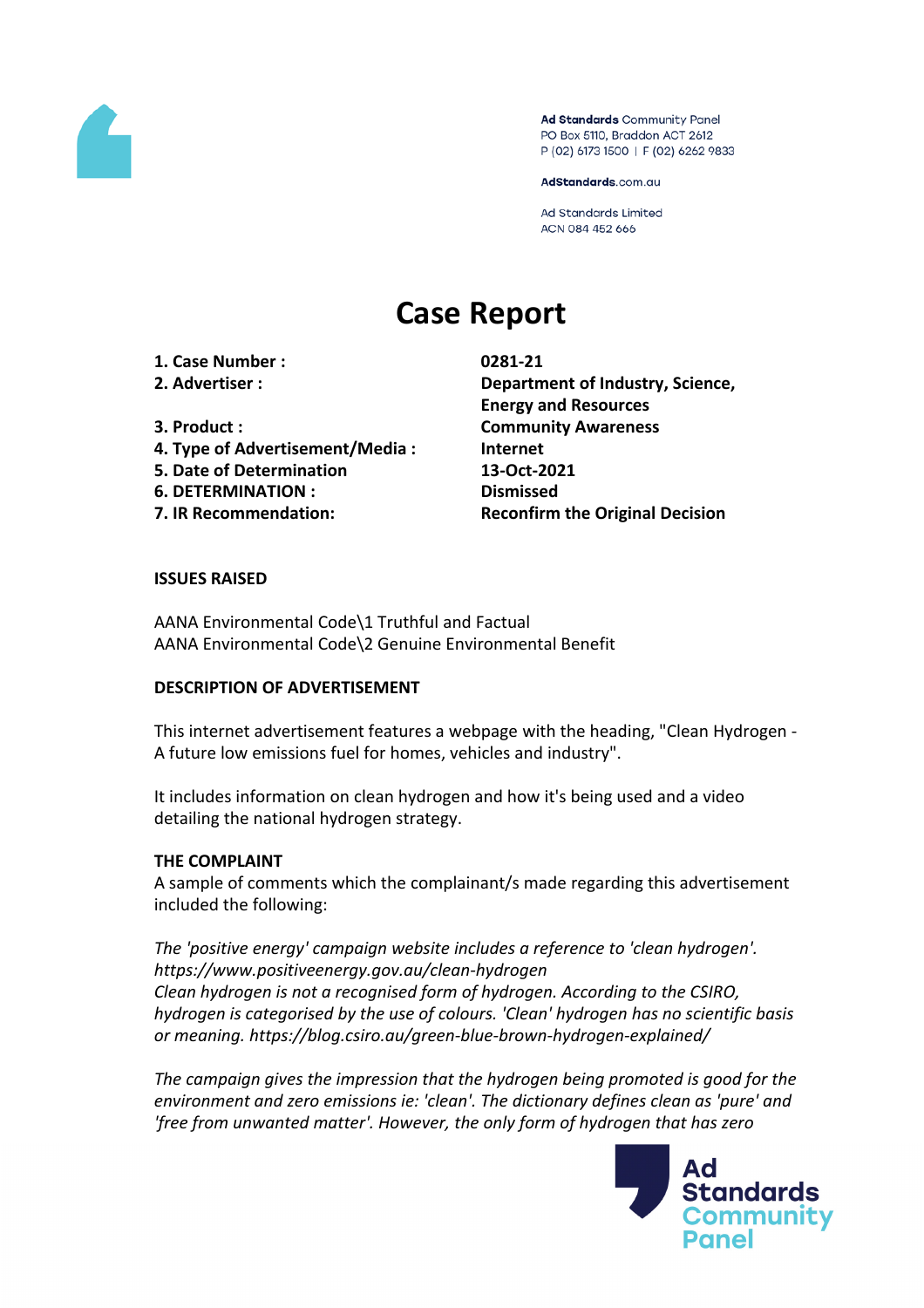

*emissions is green hydrogen. This is the only hydrogen that could be considered as clean.*

*The hydrogen investments being promoted by the government in this campaign are not all clean or green. While some are 'cleaner' (lower emissions) than some other forms of energy, they are not all 'clean'.*

*For example, La Trobe Valley hydrogen hub that is being funded as part of the campaign uses coal to create hydrogen and has the same greenhouse gas emissions as coal power. https://www.abc.net.au/news/2021-03-12/hydrogen-from-coalproduction-begins-la-trobe-valley/13241482*

*In the reporting of this campaign, PV magazine pointed out that 'clean hydrogen' is the term that the government has made up and "uses to lump fossil fuel hydrogen with carbon capture and storage in with legitimately renewable green hydrogen" https://www.pv-magazine-australia.com/2021/09/21/hydrogen-hub-shortlistexpanded-as-feds-commit-additional-150-million/*

*The Environmental Claims Code states that claims cannot be 'overstated' and that 'the extent of environmental benefit, are presented in a manner that can be clearly understood by the consumer.'*

*The use of the word 'clean' to describe the hydrogen being promoted in this campaign overstates its environmental benefits and obscures the real types of hydrogen being used (green, blue and grey) so they are not clear to the consumer.*

## **THE ADVERTISER'S ORIGINAL RESPONSE**

Comments which the advertiser made in response to the complainant/s regarding this advertisement include the following:

*Case reference number 0281-21*

*Thank you for your correspondence of 30 September 2021 to the Department of Industry, Science, Energy and Resources concerning the complaint made to Ad Standards regarding the campaign website https://www.positiveenergy.gov.au/cleanhydrogen.*

*The Department understands the complaint primarily relates to the Australian Association of National Advertisers (AANA) Environmental Claims in Advertising Code. In particular, the complaint relates to the Code's provisions (1)(a) 'Environmental Claims in Advertising or Marketing Communication shall not be misleading or deceptive or be likely to mislead or deceive' and (2)(b) 'Environmental Claims must not overstate the claim expressly or by implication.'*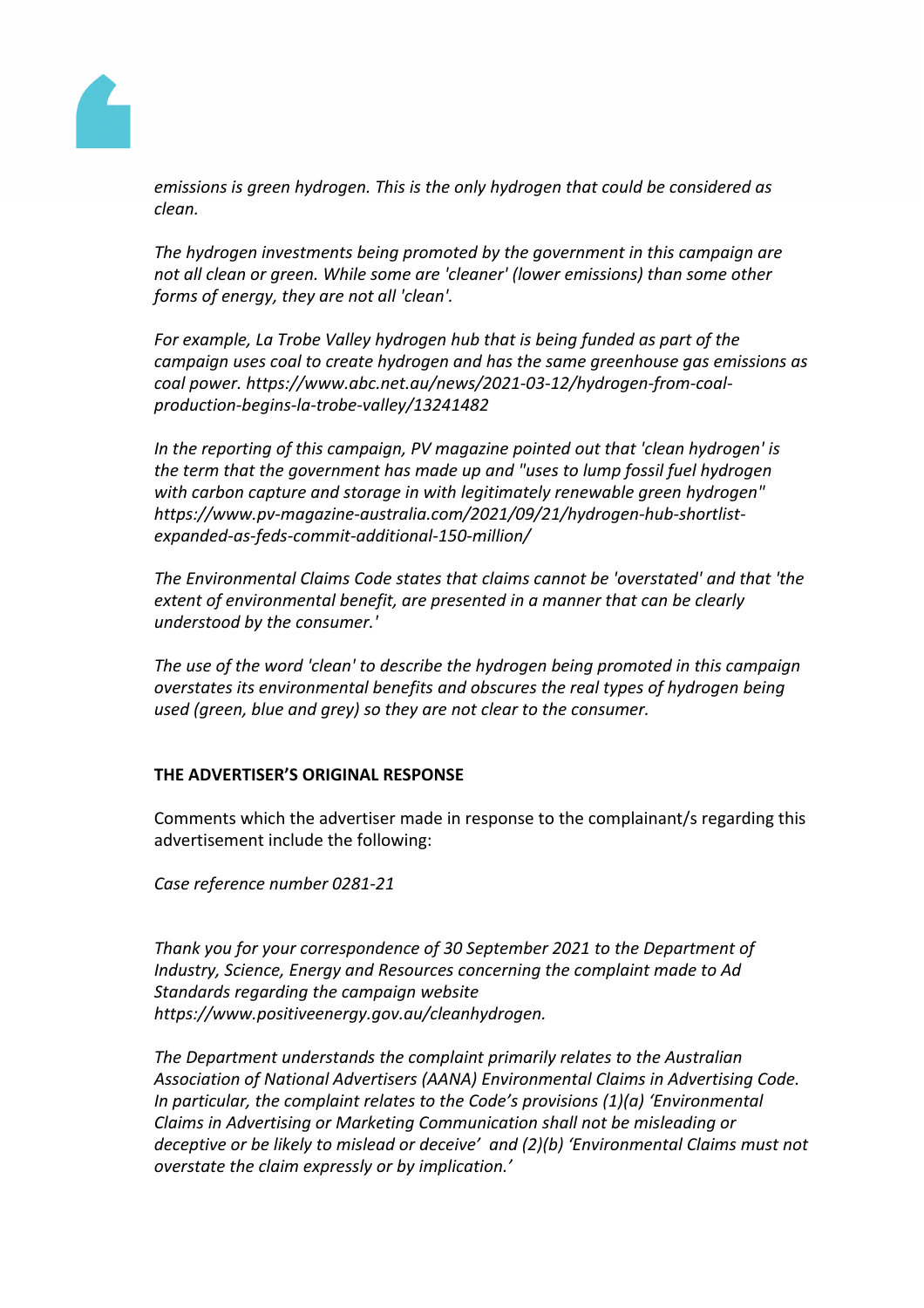

*The Department understands the complainant has raised concerns regarding use of the term 'clean hydrogen' on the positiveenergy.gov.au website. In particular, the complainant asserts:*

- *• The term 'clean hydrogen' is not a recognised term;*
- *• The use of the term 'clean hydrogen' is intended to mislead the public to believe that hydrogen being supported by government action does not rely on the use of fossil fuels;*
- *• That the term is being promoted in the campaign 'overstates its environmental benefits and obscures the real types of hydrogen being used (green, blue and grey) so they are not clear to the consumer.'*

*In response, the Department provides the following information.*

## *BACKGROUND AND PURPOSE OF THE CAMPAIGN*

*The Australian Government's public communication campaign is intended to ensure all Australians are aware of the progress being made to reduce emissions and increase the use of clean energy.*

*The campaign aims to better inform Australians about how the Government's significant investment in clean energy technologies and projects is reducing emissions while looking after Australians' way of life, such as creating new industries and jobs.*

*One element of the Government's actions to reduce emissions has been to support the development of an Australian hydrogen industry. The Australian Government is investing \$1.2 billion into developing hydrogen. The campaign draws attention to these investments.*

# *COMPLIANCE WITH THE CODE OF ETHICS*

*In developing the campaign, the department complied with the Australian Government Guidelines on Information and Advertising campaigns. This included considering the advice of the Independent Communications Committee (https://www.finance.gov.au/publications/compliance-advice/department-industryscience-energy-and-resources-emissions-reduction-campaign-september-2021).*

*The Department is satisfied that the campaign materials comply with section 2 of the ANAA Code of Ethics, in that:*

- *• It does not include material which is discriminatory or engages in vilification*
- *• It is not exploitative or degrading*
- *• It does not contain scenes of violence*
- *• It does not contain scenes of sex, sexuality, or nudity*
- *• It does not include offensive language*
- *• It does not depict scenes which contravene principles of health and safety*
- *• It is clearly distinguishable as advertising.*

## *RESPONSE TO THE COMPLAINT*

*In regard to the specific complaints, the Department considers that the material is neither misleading nor deceptive, and does not overstate environmental claims.*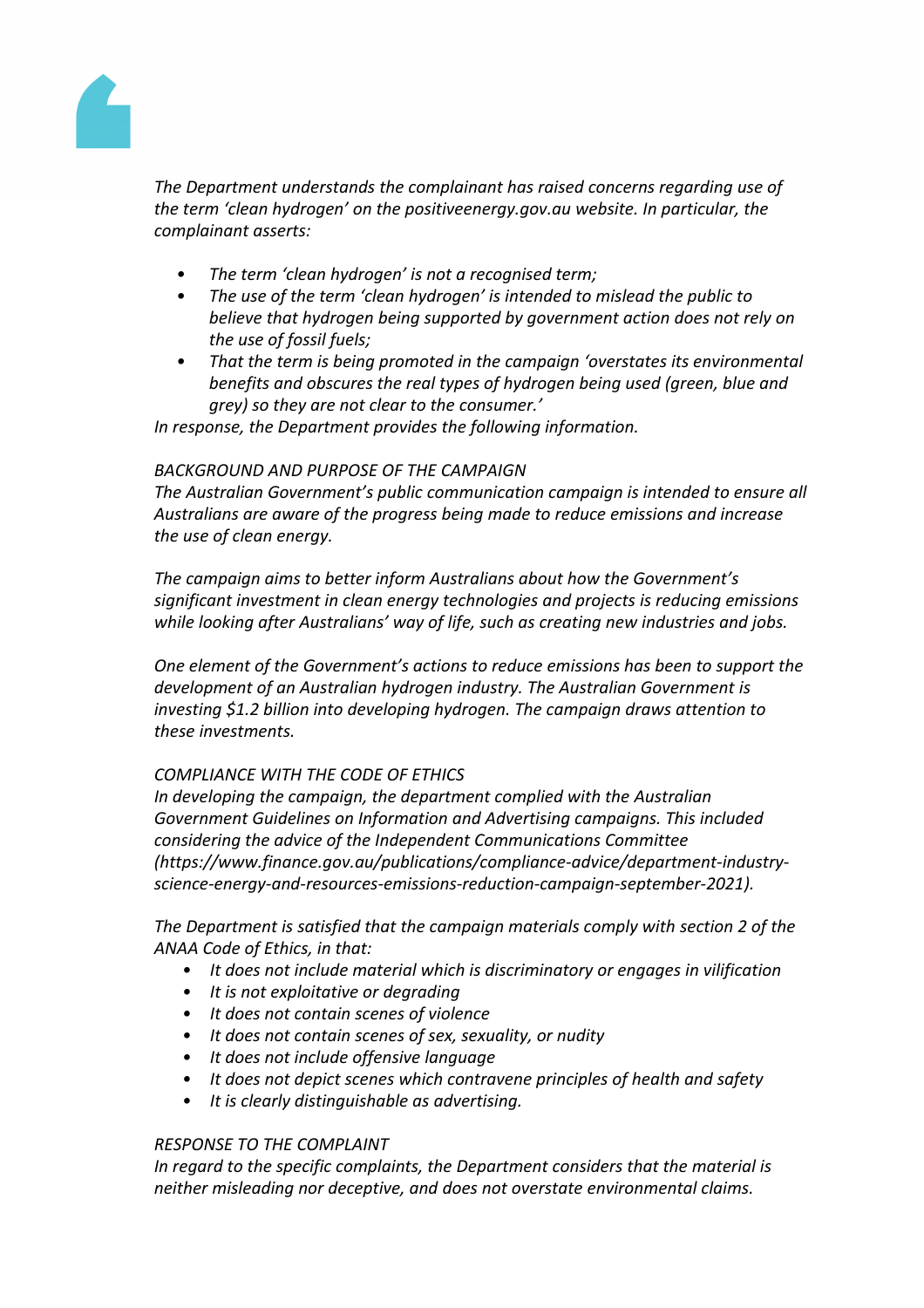

*'Clean hydrogen' The term 'clean hydrogen' is a commonly used term, and has been for several years.*

*Under Australia's National Hydrogen Strategy (Australia's National Hydrogen Strategy, 2019), agreed by the Commonwealth, State and Territory Governments and released in 2019, 'clean hydrogen' refers to hydrogen produced from renewable sources and from fossil fuels with substantial carbon capture and storage.*

*'Clean hydrogen' is also used internationally as a common term to refer to renewable and low carbon hydrogen production (e.g. European Clean Hydrogen Alliance). (European Clean Hydrogen Alliance, 2021).*

*Australia's investment in hydrogen as a technology capable of lowering emissions is backed by multiple studies from leading agencies including CSIRO (CSIRO Utilisation Roadmap, 2021) and the International Energy Agency (IEA) (IEA, 2019), among many other possible examples.*

*The term 'clean hydrogen' implies that hydrogen being supported by government action does not rely on the use of fossil fuels.*

*As defined above, the term 'clean hydrogen' acknowledges that some types of hydrogen may be produced using fossil fuels, with substantial use of carbon capture and storage. Consequently, the Department does not regard the use of the term as misleading.*

*The campaign website 'overstates its environmental benefits and obscures the real types of hydrogen being used (green, blue and grey) so they are not clear to the consumer.'*

*The campaign uses the term clean hydrogen. As defined above, the term is not misleading. The campaign website correctly describes the significant environmental and other benefits that will flow from the Government's investments in hydrogen (Australia's National Hydrogen Strategy, 2019), including the potential:*

- *• to blend with or replace natural gas to heat homes and industry, and for cooking*
- *• for fuel cells to generate electricity to power cars, trucks, buses and trains, as an alternative to existing diesel and petrol use*
- *• to store clean energy and generate electricity from this energy for mining sites and remote communities*
- *• as an alternative industrial chemical feedstock for the manufacture of products such as ammonia, fertiliser and steel*
- *• to globally trade clean energy.*

*To provide future customers with additional robust and transparent information on the greenhouse gas emissions associated with hydrogen production, the Australian*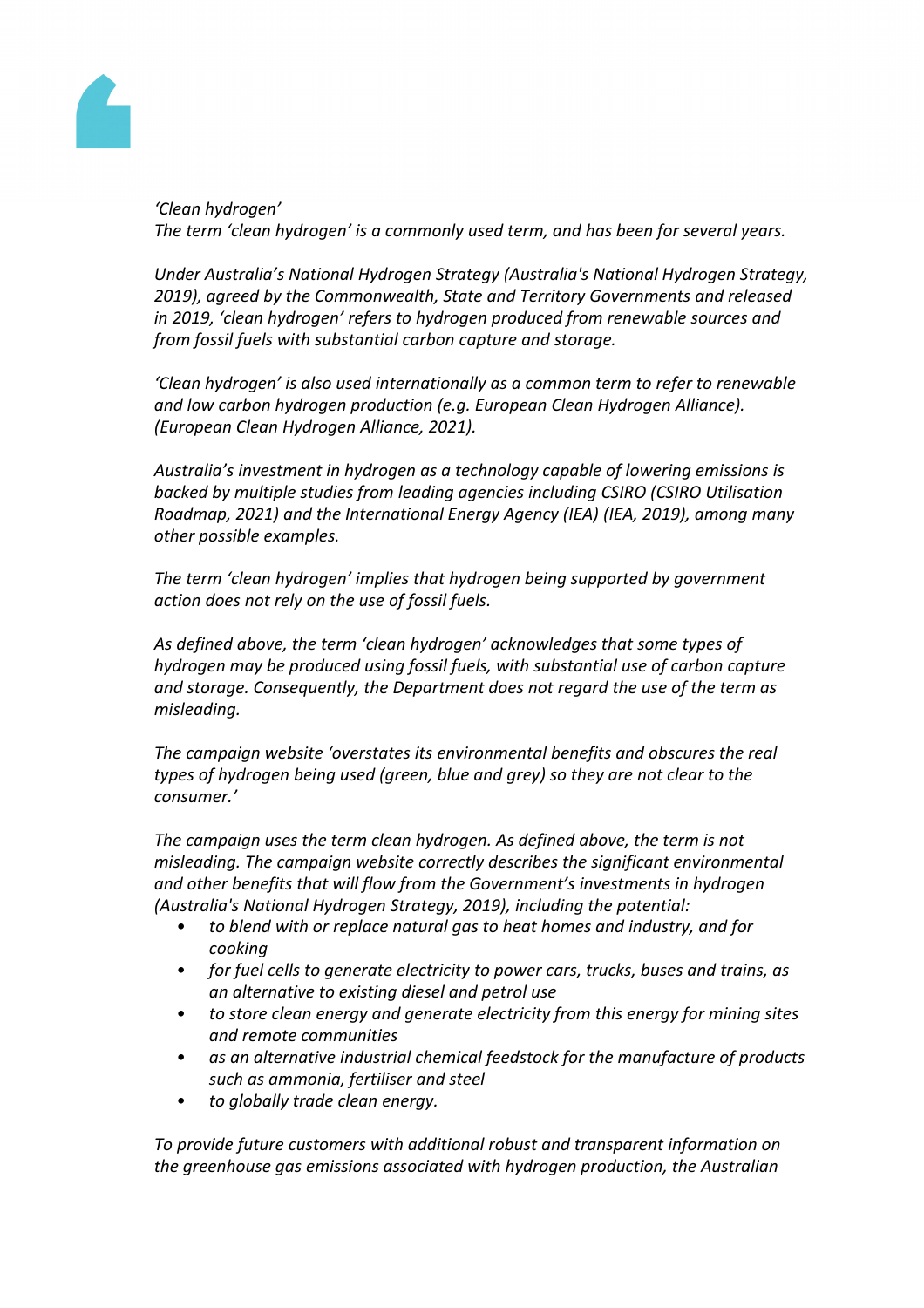

*Government is developing a domestic Guarantee of Origin hydrogen certification scheme.*

*The scheme will track the carbon emissions associated with Australian hydrogen production, along with other characteristics such as the type of technology and energy source used in its manufacture.*

*Industry trials of the scheme will be managed by the Clean Energy Regulator through a funding commitment under the 2021–22 Budget.*

*Australia is also leading efforts to establish an international agreed methodology for measuring emissions from hydrogen production through the International Partnership for Fuel Cells in the Economy (IPHE).*

*I trust this is of use to the Community Panel.*

## *REFERENCES*

*(2021, October). Retrieved from European Clean Hydrogen Alliance: https://www.ech2a.eu/ Australia's National Hydrogen Strategy. (2019, November). Retrieved from Department of Industry, Science, Energy and Resources: https://www.industry.gov.au/data-and-publications/australias-national-hydrogenstrategy Australia's National Hydrogen Strategy. (2019, November). Retrieved from Department of Industry, Science, Energy and Resources: https://www.industry.gov.au/sites/default/files/2019-11/australias-nationalhydrogen-strategy.pdf CSIRO Utilisation Roadmap. (2021, August). Retrieved from CSIRO: Australia's National Science Agency: https://www.csiro.au/en/work-with-us/services/consultancystrategic-advice-services/csiro-futures/futures-reports/co2-utilisation-roadmap IEA. (2019, June). The Future of Hydrogen: seizing today's opportunities. Retrieved from IEA: www.iea.org/reports/the-future-of-hydrogen*

## **THE DETERMINATION**

The Ad Standards Community Panel (the Panel) considered whether this advertisement breaches the AANA Environmental Claims in Advertising and Marketing Code (the Environmental Code).

The Panel noted the complainant's concern that the advertisement:

- contains references to 'clean hydrogen' which has no scientific basis or meaning
- Gives the impression that the hydrogen being promoted as good for the environment and has zero emissions, however this only relates to green hydrogen – which not all the projects on this website are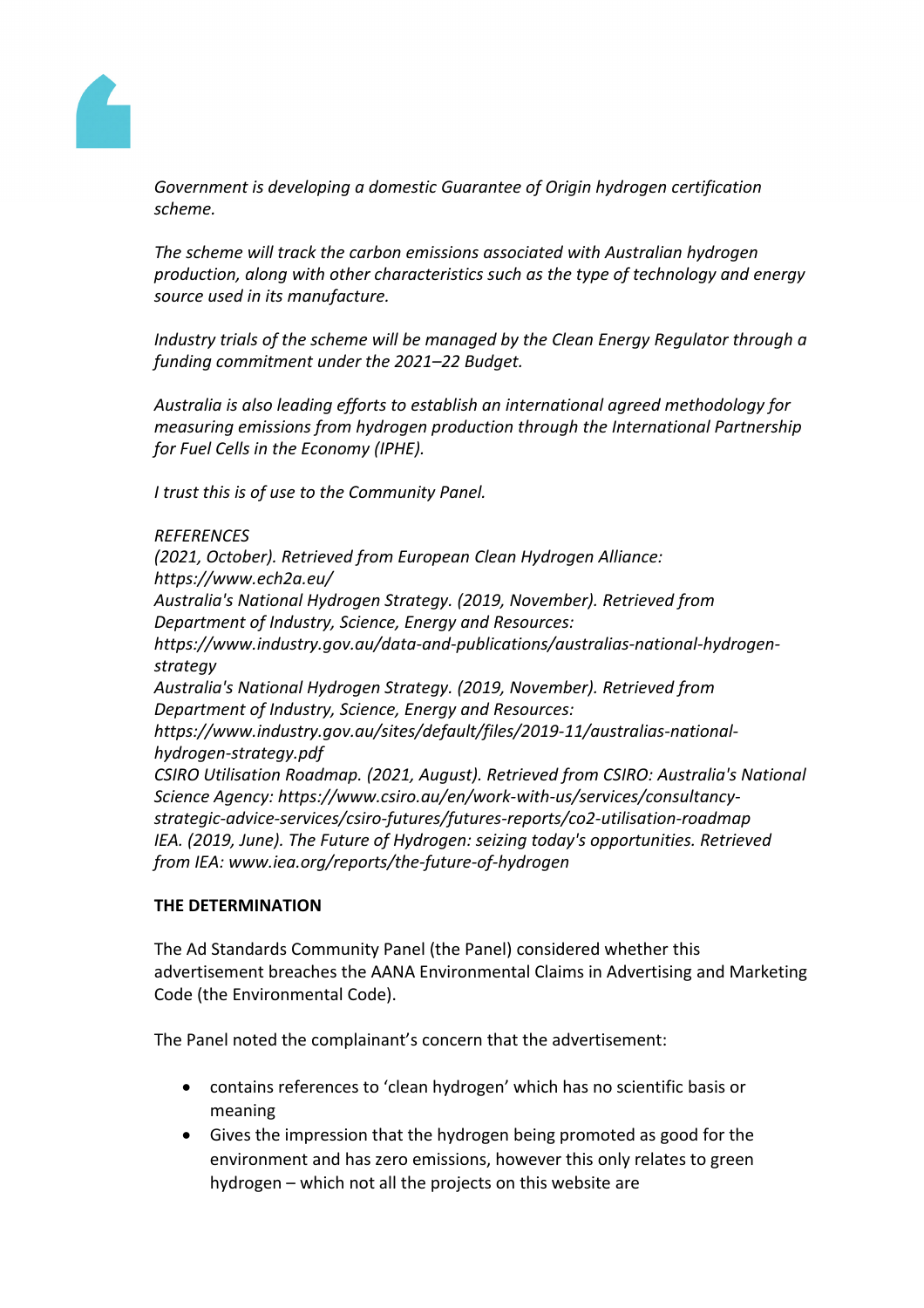

• Some hydrogen projects use coal to create hydrogen and this does have greenhouse gas emissions.

The Panel viewed the advertisement and noted the advertiser's response.

## **Is an environmental claim being made?**

The Panel considered whether the advertisement made an Environmental Claim.

The Environment Code applies to 'Environmental Claims' in advertising and marketing communications.

The Code defines Environmental Claims as "any express or implied representation that an aspect of a product or service as a whole, or a component or packaging of, or a quality relating to, a product or service, interacts with or influences (or has the capacity to interact with or influence) the Environment".

The Panel considered that the advertisement includes the following environmental claims:

- The use of the term 'clean hydrogen' generally, throughout the advertisement
- By using hydrogen, we can reduce dependence on imported fuel, and we can reduce carbon emissions in Australia and around the world.

# **1 a) Environmental Claims in Advertising or Marketing Communication…shall not be misleading or deceptive or be likely to mislead or deceive**

The Panel noted that the Practice Note for this Section includes:

*"It is not intended that legal tests be applied to determine whether advertisements are misleading or deceptive, or likely to mislead or deceive, in the areas of concern to this Code. Instead, consideration will be given as to whether the average consumer in the target market would be likely to be misled or deceived by the material.*

*Factors to consider include:*

- *An advertisement may be misleading or deceptive directly or by implication or through emphasis, comparisons, contrasts or omissions. It does not matter whether the advertisement actually misled anyone, or whether the advertiser intended to mislead – if the advertisement is likely to mislead or deceive there will be a breach of the Code.*
- *The target market or likely audience of the advertising or marketing communication should be carefully considered when making environmental claims. Therefore all advertising should be clear, unambiguous and balanced, and the use of technical or scientific jargon carefully considered."*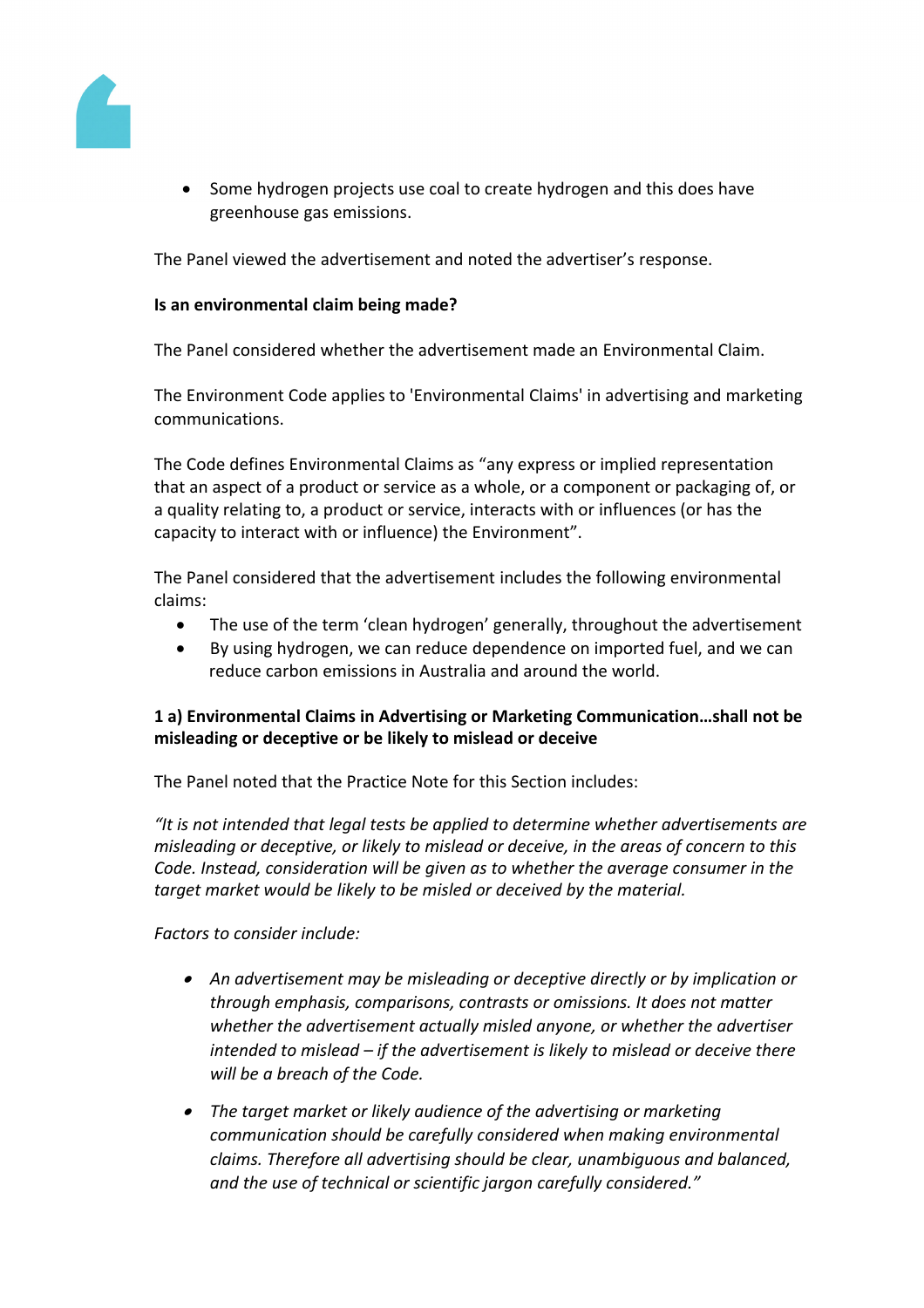

The Panel considered that the Environmental Claims in the advertisement are limited to general claims about the potential future use of clean hydrogen and the suggestion that the use of clean hydrogen can reduce carbon emissions.

## Clean Hydrogen

The Panel noted the advertiser's response that the term 'clean hydrogen' refers to hydrogen produced from renewable sources and from fossil fuels with substantial use of carbon capture and storage.

The Panel considered that the target market for the communication would be people interested in the Government's hydrogen plan who are looking for more information on the website.

The Panel considered that not all members of the target audience would know the terminology 'clean hydrogen' and would most likely interpret the phrase to be hydrogen produced with little impact on the environment. The Panel considered that this interpretation was consistent with the advertiser's definition of hydrogen produced from renewable sources and from fossil fuels with substantial use of carbon capture and storage.

The Panel noted that given the advertiser's aim of better informing the public it would be appropriate for a clear definition of clean hydrogen to be provided on this webpage so that this information could be easily found and understood by members of the public. However, the Panel noted that a definition of clean hydrogen is provided in the report 'Australia's National Hydrogen Strategy' which is referred to in the video, is available at industry.gov.au and can be accessed through a link provided in the advertisement.

Overall, the Panel considered that the average consumer in the target market would not be likely to be misled or deceived by the use of the phrase 'clean hydrogen'.

## Reduce carbon emissions

The Panel noted the video embedded in the website features the voice-over stating, "By using hydrogen, we can reduce dependence on imported fuel, and we can reduce carbon emissions in Australia and around the world".

The Panel considered that the target audience for this advertisement would interpret this phrase to mean that producing more hydrogen energy in Australia would lead to an overall reduction in carbon emissions.

The Panel noted the complainant's concerns that some clean hydrogen is produced using coal, and that this process produces green-house gas emissions.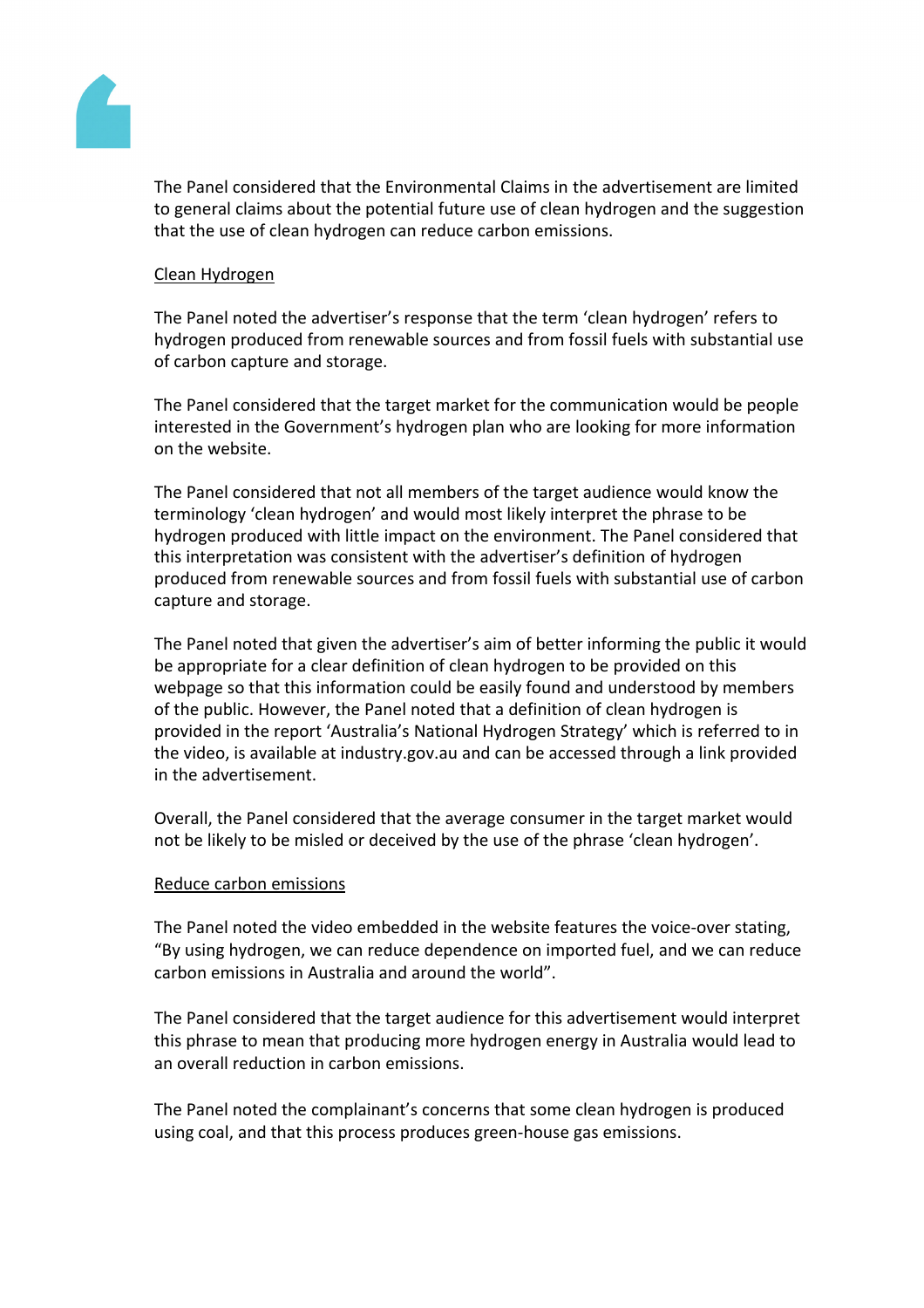

The Panel noted the advertiser's response that the advertisement is referring to clean hydrogen which is produced from renewable sources and from fossil fuels with substantial use of carbon capture and storage. The Panel considered that members of the target audience would understand that the production of fuel in Australia using these methods would still lead to less carbon emissions than currently produced to import fuel.

Overall, the Panel considered that the average consumer in the target market would not be likely to be misled or deceived by the use of the phrase "By using hydrogen, we can reduce dependence on imported fuel, and we can reduce carbon emissions in Australia and around the world".

# **Section 1 a) conclusion**

The Panel determined that the advertisement did not breach Section 1 a) of the Environmental Claims Code.

# **2 b) Environmental Claims must…not overstate the claim expressly or by implication**

The Panel noted that the Practice Note for this Section includes:

*"Advertisers and marketers should avoid making claims that expressly or impliedly overstate an environmental benefit. Consideration should be given to whether there is sufficient disclosure of any negative impacts. For example, whether negative impacts have been withheld which, if known, would diminish the positive attribute."*

The Panel noted the complainant's concern that the term clean hydrogen has no scientific basis and is misleading as it does not show that some of the hydrogen is produced using coal.

The Panel noted the advertiser's response that the advertisement is referring to clean hydrogen which is produced from renewable sources and from fossil fuels with substantial use of carbon capture and storage. The Panel also noted that when showing how hydrogen is produced, the video includes graphic of coal. The Panel considered that the advertisement does not suggest that all clean hydrogen referred to in the advertisement is produced from renewable sources.

The Panel considered that the claims in the advertisement were couched in general and future-focussed language, were modest and were not overstated expressly or by implication.

## **Section 2 b) conclusion**

The Panel determined that the advertisement did not breach Section 2 b) of the Environmental Claims Code.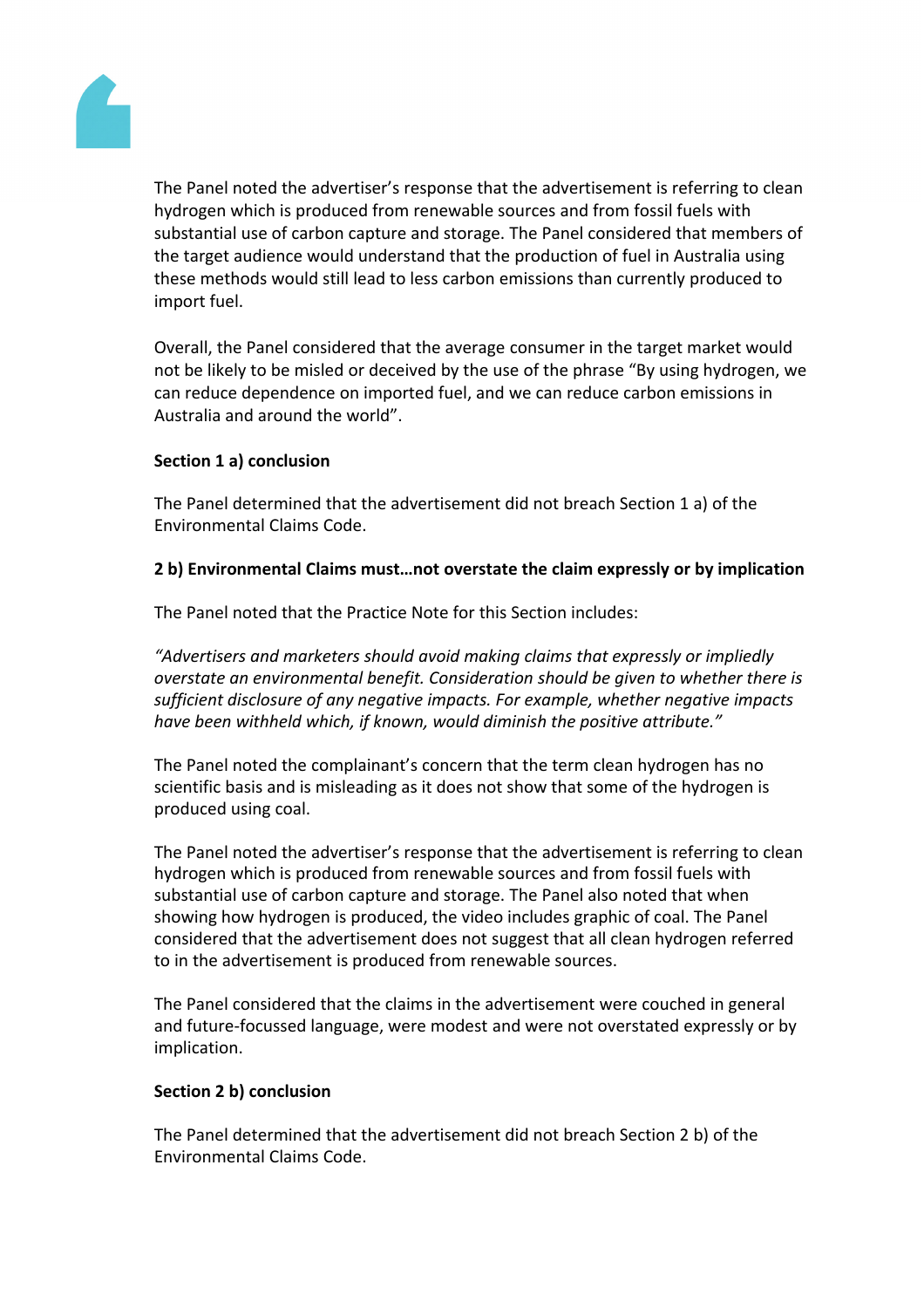# Conclusion

Finding that the advertisemend not breach the Environmenta Claims Code on any other grounds thePanel dismissed the complaint.

# REQUESTOR INDEPENDENT VIEW

ThePanel did notake the entire 'Positive Energy ampaigninto accountand based it's decisionon flawedinformationabouthydrogenandcarboncapture andstorage.

# Description of Advertisement

Theadvertisement compromises notust the webpage [https://www.positiveenergy.gov.au/clean-hydrog](https://www.positiveenergy.gov.au/clean-hydrogen)en but the tire campaign positiveenergy.gov.au which includes *butdoor*, printand radio ads which reference investmentsn 'clean' energyand technology.

ThePanel did notake allthis material into consideration, andask thatall this material be takeninto account aspart of this review.

# Audience

ThePanel's determination thatthe target audiences only peoplewho are lookingfor more informationon the topicof energydoes notstandup whenthe entirecampaign is takeninto consideration.

TheAdvertiser says its response to the complaint that the ampaign is designed to ensure all Australians are aware of the progressingmadeto reduceemissions". Senate Estimate wastold that the campaign was aimed "Australians overthe age of 18" and cost \$12.9 million and cluded TV cinemaand online advertising. Thetarget marketis allAustralians over 8 who could nopossibly be expecteto understand the thatthe claims beingmade about investments in 'cleanydrogen' or 'clean technology' include hydrogen made with fotseils thatcreatehigh levelsof greenhouse gases.

# EnvironmentalClaims

Theadvertisementsinclude thefollowing environmental claims.

- "Australia'salreadyinvested over\$35 billion inclean energy"
- "We're investingbillions in projectsLike hydrogen hubs."
- "When used as fauel, hydrogen's poly by-products water. It produces no carbon emissions."
- "Clean hydrogen. Auture low emissionsfuel."
- "Australia'smakingpositive energy"

<sup>1</sup> https://www.positiveenergy.gov.au/campaign

<sup>2</sup> https://reneweconomy.com.au/scotty-from-marketing-splurges-12-9m-advertising-climate-policies/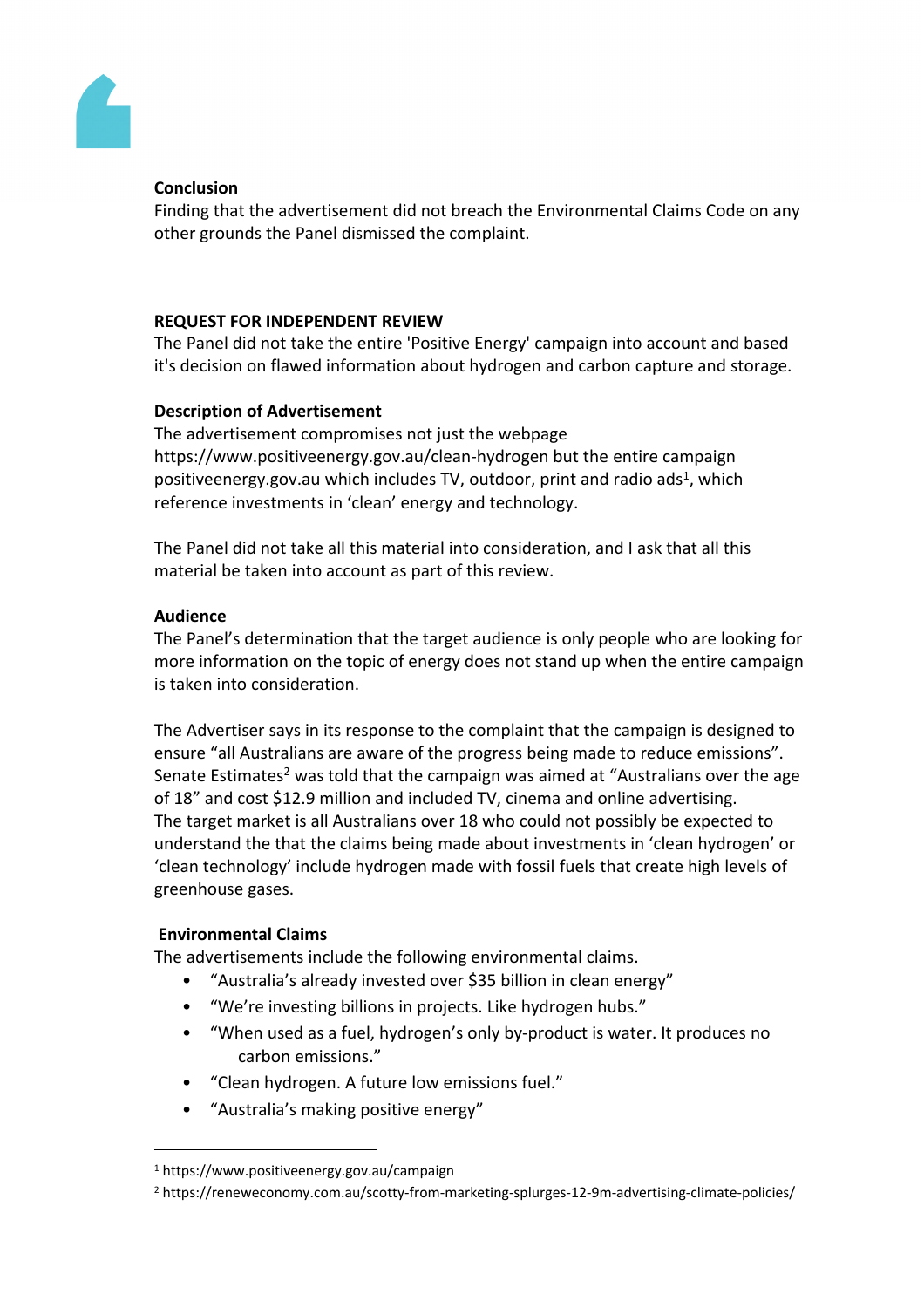

The ads show animation of hydrogen hubs, green fields, trees and cows. The word 'billions' is written in solar panels. It also shows a lake, seaweed and workers. There is no mention or depiction of fossil fuels. And no mention that more than \$1.2 billion of the government's investment is in hydrogen projects that use fossil fuels<sup>3</sup>.

## **Use and recognition of the term 'Clean Hydrogen"**

My application stated that 'clean hydrogen' is not recognised as a scientific term, not widely used, and likely to be misinterpreted by the audience as being free of pollution or environmental harm.

To refute this, the Advertiser references itself, its own website, to show that the term 'clean hydrogen' is widely used. This only proves that the Advertiser is using the term, not that it is widely recognised or used.

Its other reference given is the little-known 'European Clean Hydrogen Alliance', which is predominantly an industry group, not a scientific group. Its members include fossil fuel producers, such as Exxon, that have a vested interest is promoting blue and grey hydrogen, not green hydrogen.

As the advertising campaign under question is aimed at "all Australians" I repeat that it is not reasonable to assume that the target audience understands that 'clean hydrogen' emits high levels of greenhouse gases and is made with fossil fuels.

In addition, if the Advertiser was trying to be clear about what hydrogen it is investing in, it would use the term most widely accepted for the hydrogen it is describing, which is 'blue hydrogen'. Blue hydrogen is made with coal or gas plus carbon dioxide capture and storage.

The term blue hydrogen is used by Exxon<sup>4</sup> the CSIRO<sup>5</sup>, Time Magazine<sup>6</sup> and Australia's largest petroleum company Woodside<sup>7</sup>.

## **Greenhouse gas emissions of 'Clean Hydrogen'**

The only hydrogen that is clean, meaning free of unwanted substances or negative environmental effects, is green hydrogen, made from renewables.

The Panel finds that "hydrogen produced from renewable sources and from fossil fuels with substantial use of carbon capture and storage" could be rightly interpreted as being "hydrogen produced with little impact on the environment". If normal

<sup>3</sup> https://www.pm.gov.au/media/future-hydrogen-industry-create-jobs-lower-emissions-and-boostregional-australia

<sup>4</sup> https://energyfactor.exxonmobil.eu/science-technology/blue-green-hydrogen/

<sup>5</sup> https://blog.csiro.au/green-blue-brown-hydrogen-explained/

<sup>6</sup> https://time.com/6098910/blue-hydrogen-emissions/

<sup>7</sup> https://www.woodside.com.au/what-we-do/hydrogen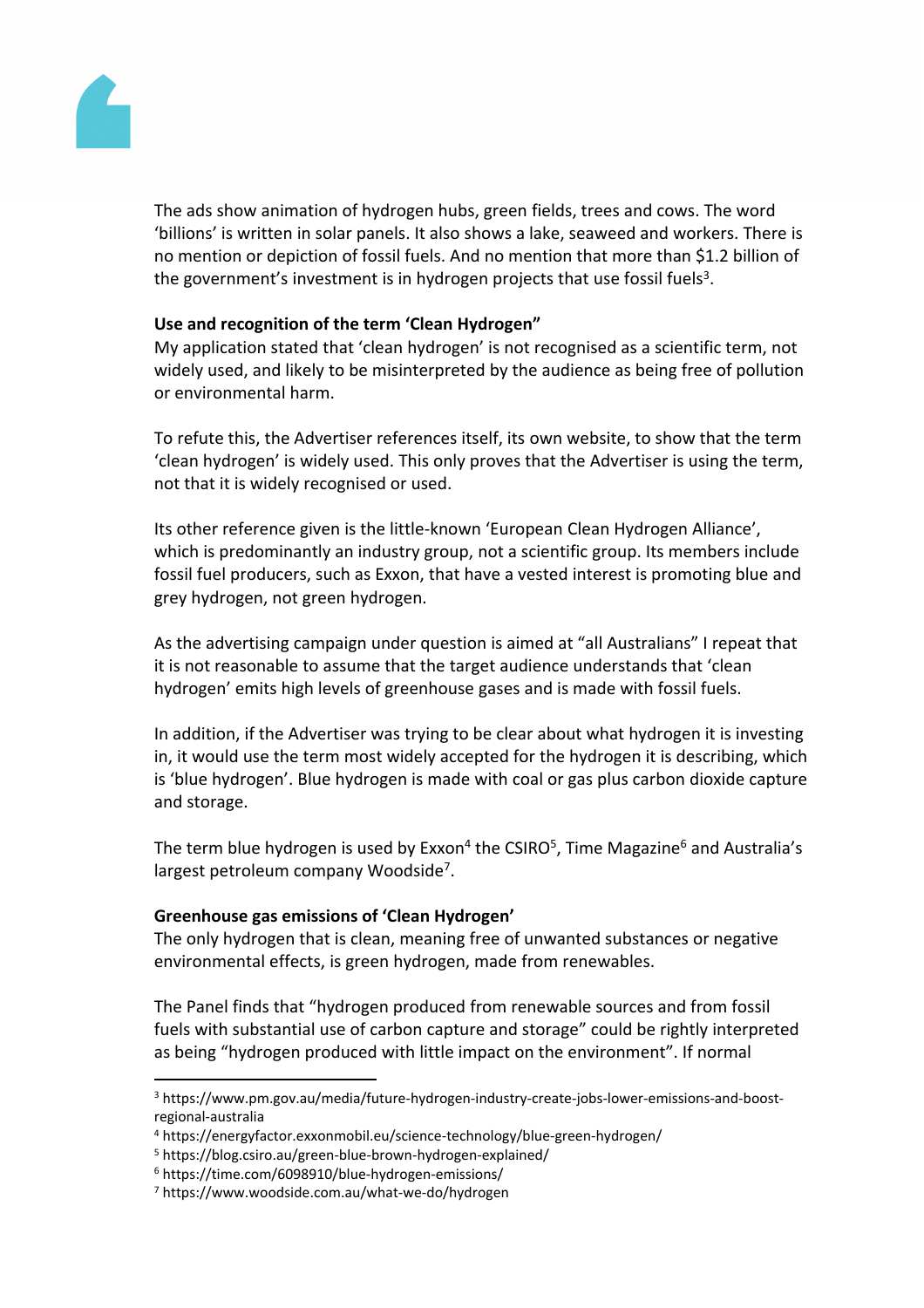

consumers did think this, they would have been greatly misled by this advertising campaign.

The 'clean hydrogen' being discussed is actually blue hydrogen – made with coal or gas plus carbon dioxide capture and storage. A widely-publicised peer-reviewed paper published in Energy Science & Engineering found that:

*"the greenhouse gas footprint of blue hydrogen is more than 20% greater than burning natural gas or coal for heat and some 60% greater than burning diesel oil for heat"<sup>8</sup> .*

# In addition, it found that:

*"to date no peer-reviewed analysis has considered methane emissions associated with producing the natural gas needed to generate blue hydrogen. Methane is a powerful greenhouse gas. Compared mass-to-mass, it is more than 100-times more powerful as a warming agent than carbon dioxide for the time both gases are in the atmosphere and causes 86-times the warming as carbon dioxide over an integrated 20-year time frame after a pulsed emission of the two gases."*

The International Energy Agency finds that "production of hydrogen is responsible for CO2 emissions of around 830 million tonnes of carbon dioxide per year, equivalent to the CO2 emissions of the United Kingdom and Indonesia combined."<sup>9</sup>

The fact the blue hydrogen is not clean, is underscored by the Chair of the UK's hydrogen industry association quitting over the false promotion of blue hydrogen as being clean.<sup>10</sup>

Claiming that hydrogen made with fossil fuels has little emissions, or little environmental impact, is clearly not true or even verifiable.

## **Carbon Capture and Storage**

The Advertiser says, and the Panel accepts, that emissions from 'clean hydrogen' or 'blue hydrogen' can be reduced using "substantial carbon capture and storage" to the point where there is little effect on the environment. Again, this is not true.

The production of blue hydrogen emits methane and carbon dioxide. Carbon capture and storage (CCS) can only *potentially* capture *some* of the carbon dioxide and none of the methane. It is not possible to capture a substantial amount of carbon dioxide and, may never be possible.

<sup>8</sup> https://onlinelibrary.wiley.com/doi/full/10.1002/ese3.956

<sup>9</sup> https://www.iea.org/reports/the-future-of-hydrogen

<sup>10</sup> https://www.theguardian.com/environment/2021/aug/20/oil-firms-made-false-claims-on-bluehydrogen-costs-says-ex-lobby-boss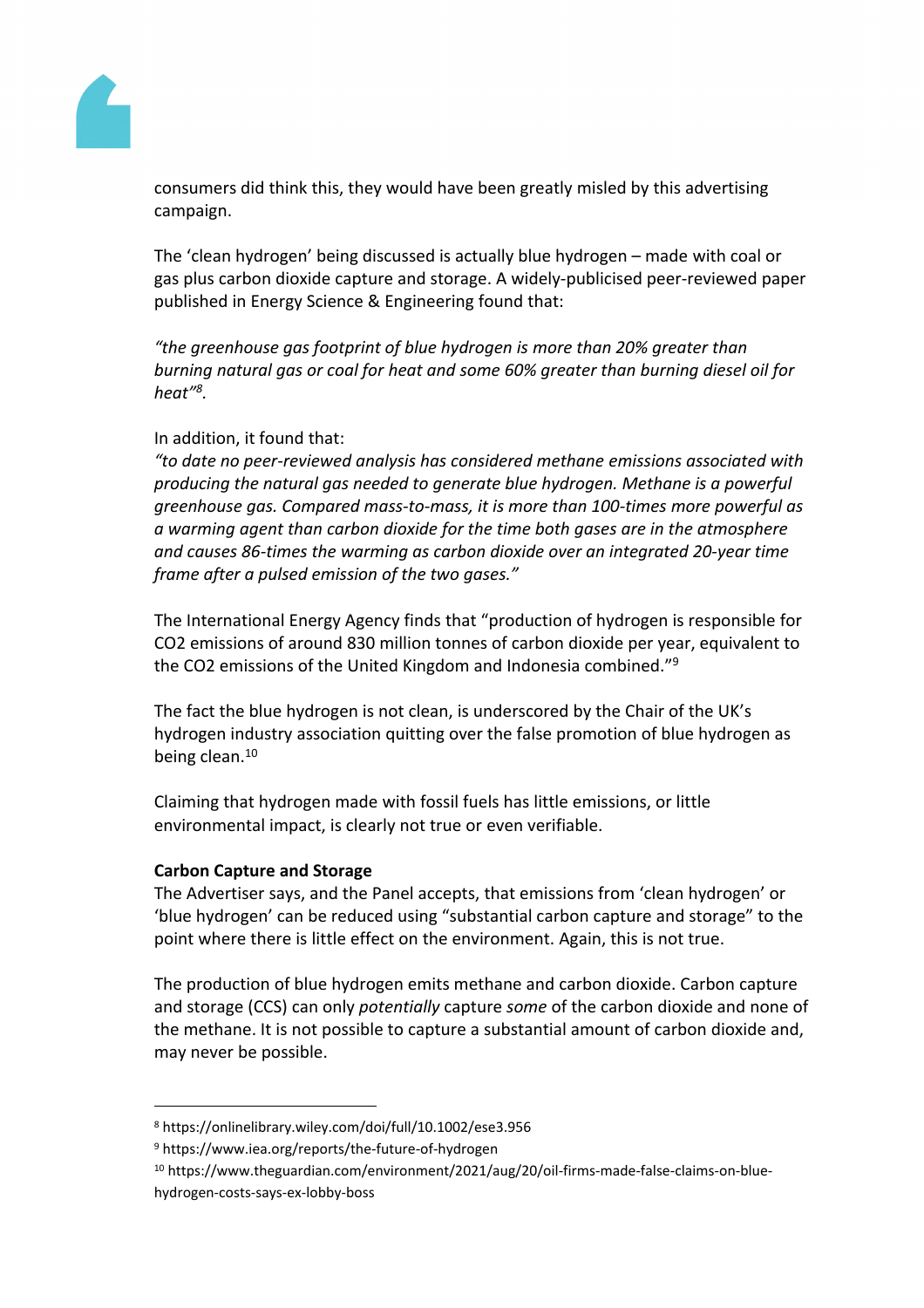

CCS is not working successfully anywhere in the world to capture enough carbon dioxide to make any fossil fuel project significantly free from greenhouse gas emissions. The world's largest CCS project, Gorgon, in WA only captured around 30% of the carbon dioxide that it promised. And it only promised to capture 80% of some emissions.<sup>11</sup>

The Climate Council finds that "There is not a single carbon capture and storage project in the world that has delivered on time, on budget, and captured the agreed amount of carbon."<sup>12</sup>

I add that it is not reasonable to assume that CCS will work in the future, as decades of work and billions of dollars has failed to produce one working plant at sufficient scale.

# **Summary**

I ask that the Panel's determination be changed to show that the 'Positive Energy' campaign makes environmental claims that are misleading to the target audience. Relevant factors in the Code and Practice Note are:

*"Advertisers and marketers should avoid making claims that expressly or impliedly overstate an environmental benefit. Consideration should be given to whether there is sufficient disclosure of any negative impacts. For example, whether negative impacts have been withheld which, if known, would diminish the positive attribute."*

*"An advertisement may be misleading or deceptive directly or by implication or through emphasis, comparisons, contrasts or omissions. It does not matter whether the advertisement actually misled anyone, or whether the advertiser intended to mislead – if the advertisement is likely to mislead or deceive there will be a breach of the Code.*

*"The target market or likely audience of the advertising or marketing communication should be carefully considered when making environmental claims. Therefore, all advertising should be clear, unambiguous and balanced."*

The ads, targeted at all Australians over 18, claim that the Advertiser is investing in 'clean' technology that is reducing greenhouse gas emissions.

Further investigation shows that these technologies include blue hydrogen, which has high emissions of methane and carbon dioxide – which cannot be captured.

<sup>11</sup> https://www.theguardian.com/environment/2021/jul/20/a-shocking-failure-chevron-criticised-formissing-carbon-capture-target-at-wa-gas-project

<sup>12</sup> https://www.climatecouncil.org.au/resources/what-is-carbon-capture-and-storage/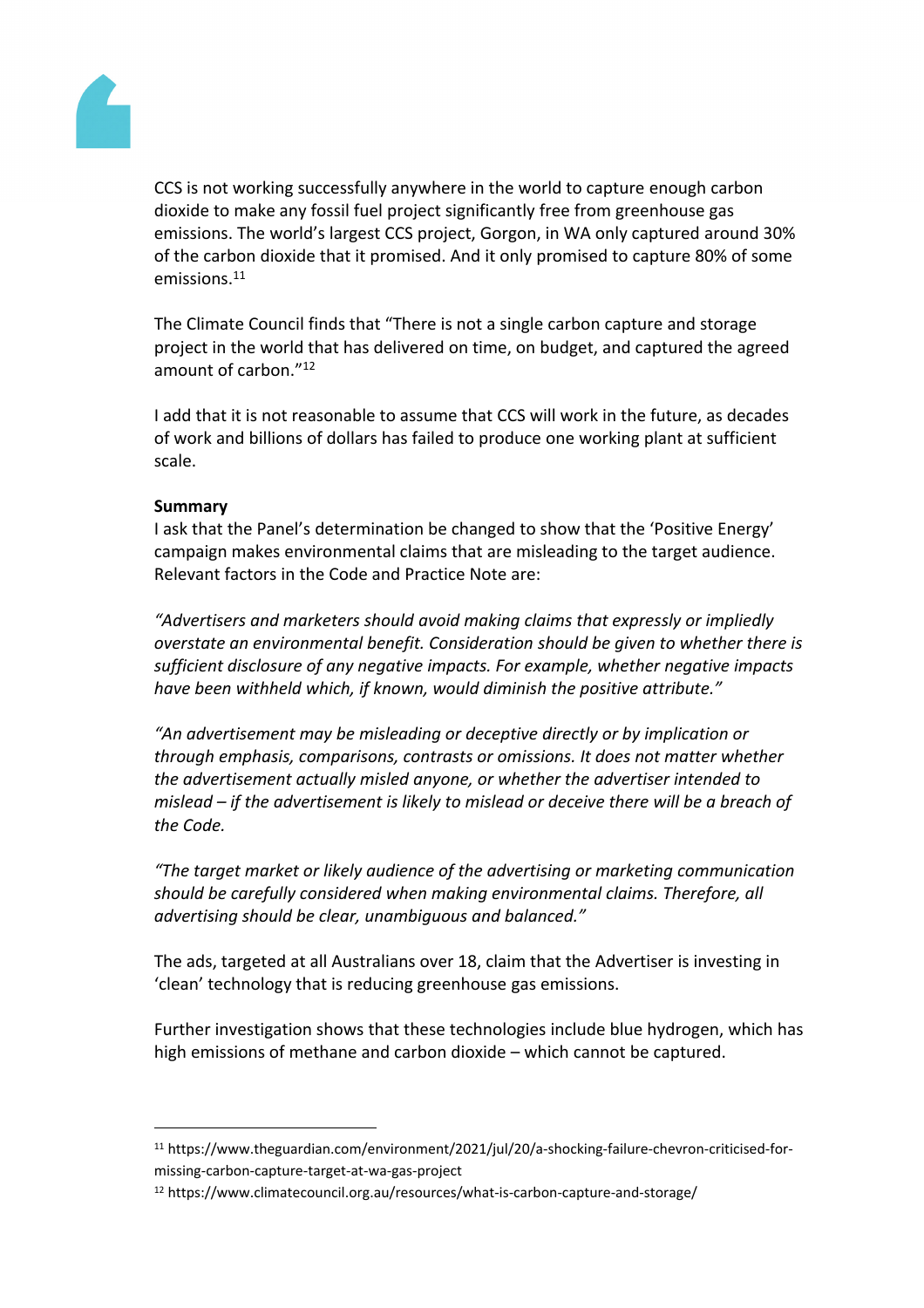

But the Advertiser does not disclose this, does not use the standard and recognised term 'blue hydrogen' and does not disclose that blue hydrogen can be more polluting that burning fossil fuels.

Instead, it uses the made up term 'clean hydrogen' that falsely paints blue hydrogen as being low in greenhouse gases and something with no negative environmental impacts.

A reasonable person seeing the advertisements for 'Positive Energy' would be misled into thinking that the Advertiser is investing in green technology, not highly polluting hydrogen made with fossil fuels.

## **INDEPENDENT REVIEW**

# **INDEPENDENT REVIEWER'S RECOMMENDATION**

I do not recommend that the Community Panel review its determination in this matter.

# **Complaint**

Several complaints were received about the use of the term 'clean hydrogen' in two advertisements posted by the Commonwealth Department of Industry, Science, Energy and Resources ('the advertiser') as part of the 'Australia's Making Positive Energy' campaign (positiveenergy.gov.au). The campaign website explains that it '*highlights a range of technologies and projects where the government, businesses and communities are investing to grow new industries and jobs across the country while reducing emissions'*.

The website lists 9 technologies, with a separate website page for each. One of the technologies is '*Clean Hydrogen'*, which uses the term '*clean hydrogen'* four times without explanation or definition of the term. The four uses are:

- *'Clean Hydrogen: A Future Low Emissions Fuel for Homes, Vehicles and Industry'* (title of the page)
- '*Producing clean hydrogen under \$2 per kilo is our priority'* (this statement appears twice)
- '*Clean hydrogen is going to play an exciting role in our future'*.

The 'Clean Hydrogen' page hosts a 1.47sec video titled 'National Hydrogen Strategy' in which the term is used in the following way:

 Hydrogen is part of the clean and secure energy future to which the world is transitioning, '*because hydrogen is a safe, flexible and clean fuel that can be*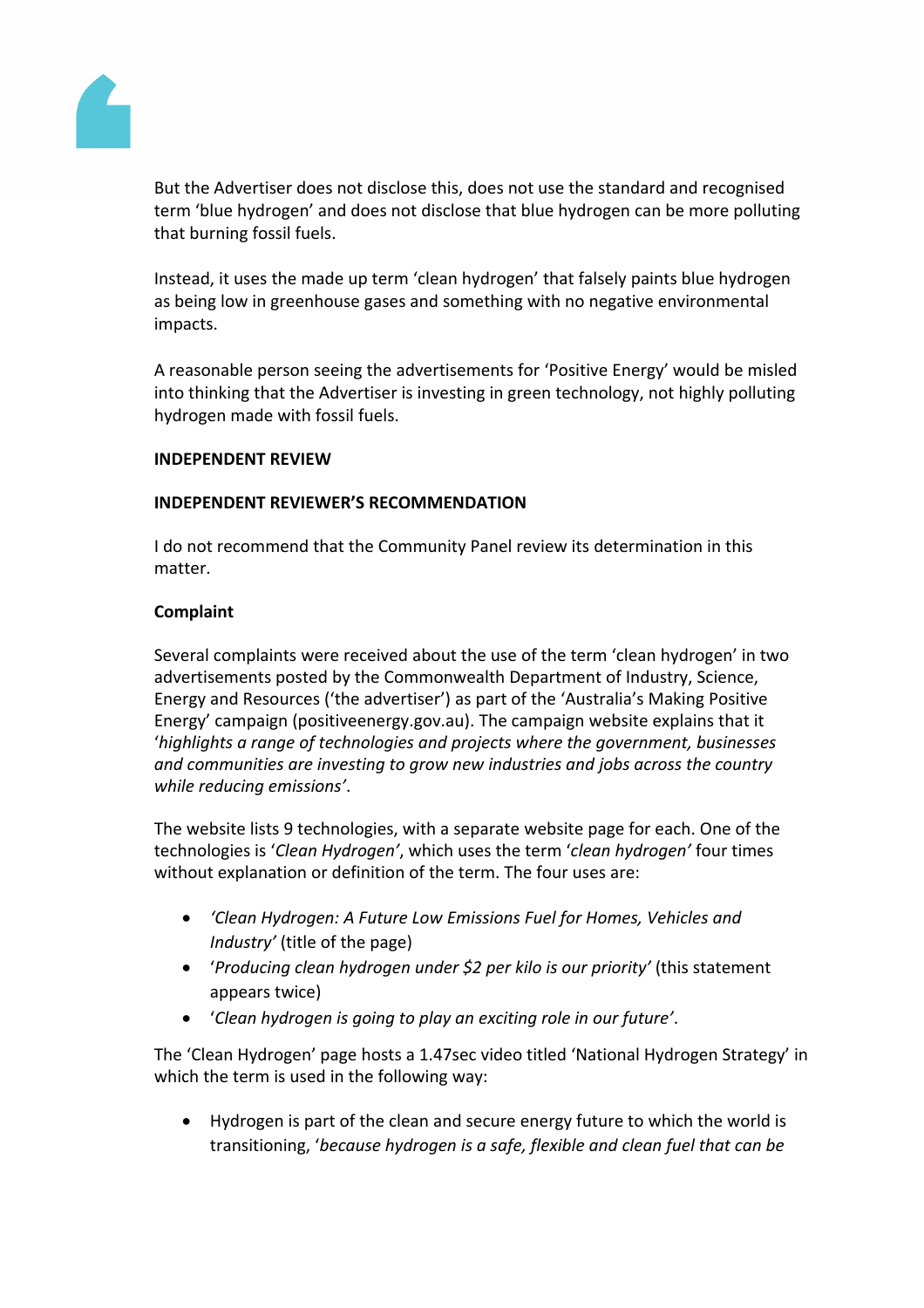

*used to power vehicles, generate electricity and generate heat, all without carbon emissions'*

- '*In Australia, we are lucky to have an abundance of natural resources to make clean hydrogen for our own use and to supply the world'*
- The energy strategy is adaptive *'with the ultimate goal of being a major global player in clean hydrogen by 2030'*

The complaint referred to in the Panel decision objected to the use of the term 'clean hydrogen', for the following reasons:

- Clean hydrogen is not a recognised form of hydrogen, and the term has no scientific basis or meaning. It is a term the government has made up.
- The only hydrogen that can be considered clean is green hydrogen, which has zero emissions. The government campaign promotes hydrogen investments that are not all clean or green – such as hydrogen created using coal at the La Trobe Valley hydrogen hub.
- The use of the word 'clean' in the government campaign overstates its environmental benefits and obscures the real type of hydrogen being used. This is not made clear to the consumer.

The advertisement was claimed to breach two requirements of the AANA Environmental Claims Code:

- An environmental claim '*must … not overstate the claim expressly or by implication*' (para 2(b))
- An environmental claim in advertising shall represent the environmental benefits of a service '*in a manner that can be clearly understood by the consumer'* (para 1(c)).

# **Advertiser's response to complaint**

The advertiser's response broadened the grounds of complaint to add a claim that the advertisement had breached the requirement that an environmental claim in advertising '*shall not be misleading or deceptive or be likely to mislead or deceive'* (para 1(a)). The advertiser's response combined the complainant's two lines of complaint as a single complaint, viz, that environmental benefits were overstated and not clear to consumers.

Nothing substantive turns on how the complaint issues were re-framed. Similar considerations arise under each formulation.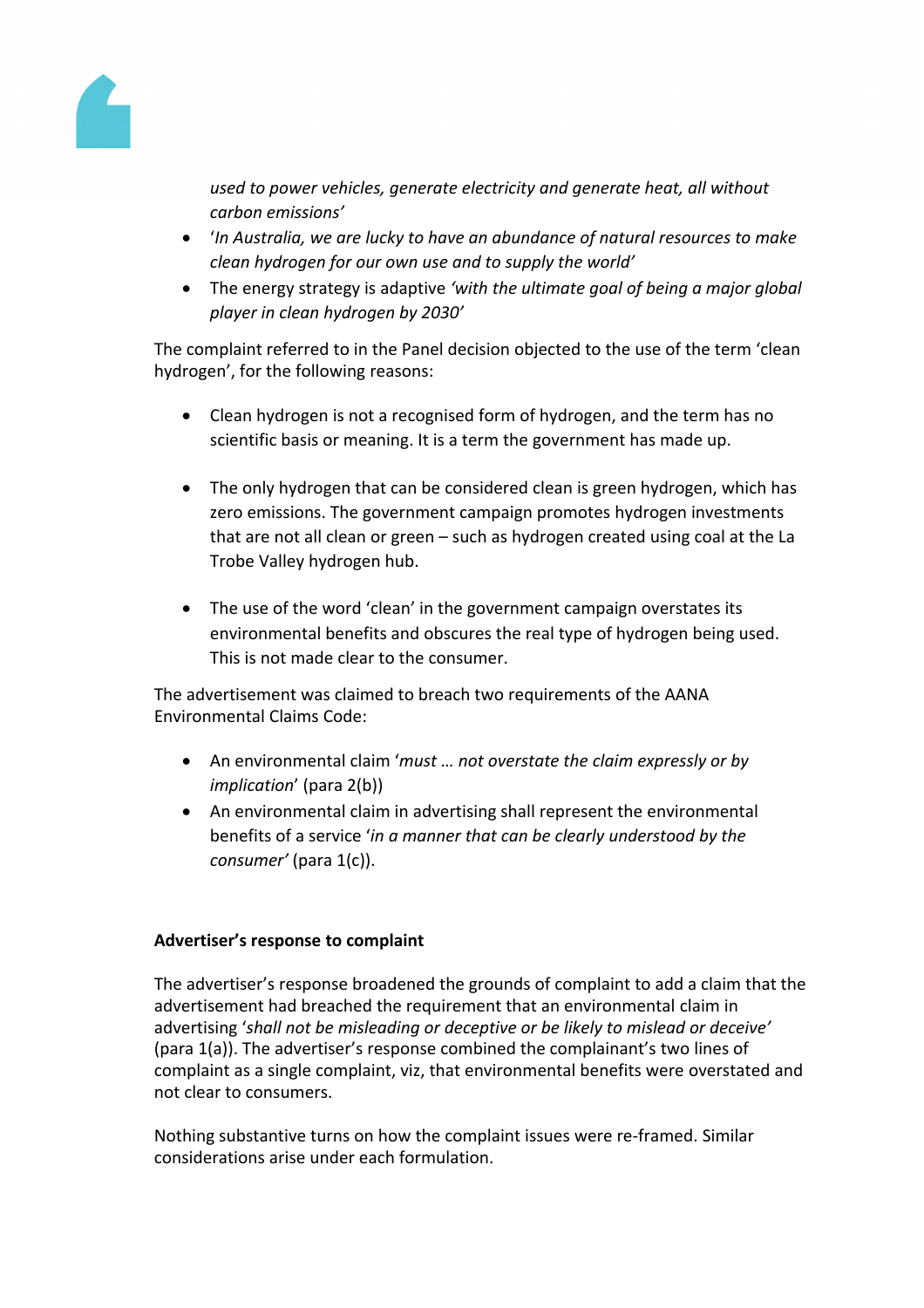

The advertiser explained that the purpose of the campaign was to make Australians aware that government investment in clean technology was reducing emissions, increasing use of clean energy and creating new industries and jobs. The development of an Australian hydrogen industry is an element of this government program.

The advertiser made the following specific responses to the complaint issues:

- Use of the term 'clean hydrogen' is not misleading. It is a commonly used term in Australia and internationally and refers to '*hydrogen produced from renewable sources and from fossil fuels with substantial carbon capture and storage*'. The term 'clean hydrogen' does not exclude hydrogen produced using fossil fuels.
- The government campaign does not overstate the environmental and other benefits that flow from Australia's Hydrogen Strategy. The stated benefits include home and industrial heating, energy generation, energy storage, alternative industry energy source and global energy trading.

The advertiser's response provided refences to support its claims, and mentioned other government initiatives to monitor hydrogen use and benefits.

# **Community Panel decision**

The Case Report of the Community Panel decision (dated 13 October 2021) dismissed the complaint.

The Panel considered the complaint as reframed by the advertiser (that is, whether it was misleading and made overstated claims). The main points in the Panel's reasoning were as follows:

## *Was the environmental claim misleading or deceptive?*

After referring to the Practice Notes for the AANA Environmental Claims Code, the Panel addressed whether an average consumer in the target market would likely be misled or deceived by the website discussion of clean hydrogen and the embedded video.

The Panel considered that the advertisement made only general claims about the potential use of clean hydrogen and that this use could reduce carbon emissions. Members of the target market may not know the term 'clean hydrogen', and would most likely understand the term as referring to the use of hydrogen that had little impact on the environment. This was consistent with the advertiser's explanation that the term 'clean hydrogen' referred to hydrogen produced from renewable sources and from fossil fuels with substantial use of carbon capture and storage.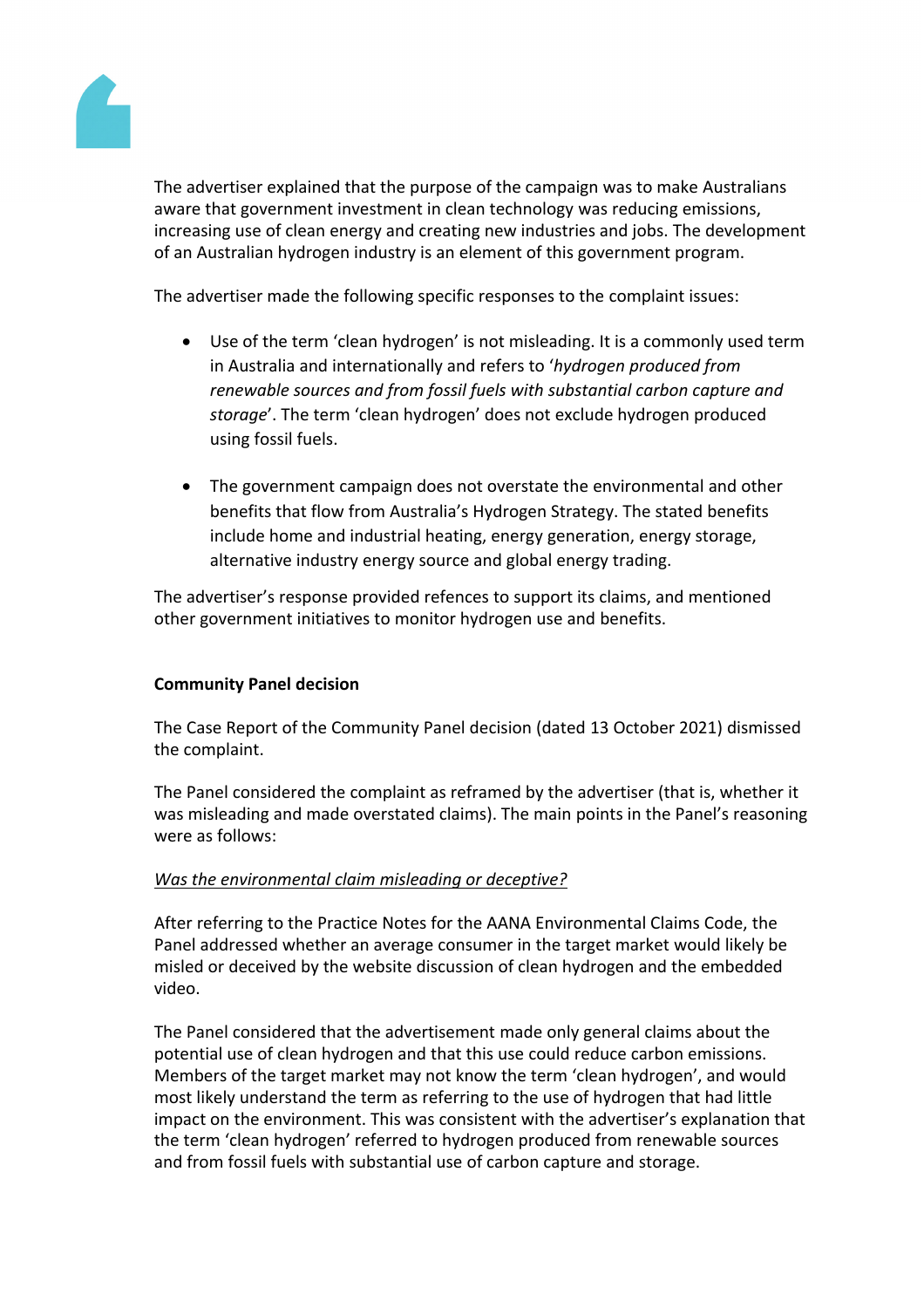

Accordingly, the Panel concluded that the average consumer in the target market would not likely be misled. The average consumer would understand that the use of the methods described in the advertisement would lead to less carbon emissions than under current practice.

The Panel nevertheless noted that it would be appropriate for the advertiser to provide a clear definition of 'clean hydrogen' on the webpage to assist the public and reduce the risk of misunderstanding.

# *Did the advertisement overstate the environmental claims?*

The Panel found that the environmental claims were couched in general and futurefocussed language, were modest and were not overstated. The advertisement did not suggest that all clean hydrogen was produced from renewable sources. In fact, the video includes a graphic of coal when explaining how hydrogen is produced.

## **Request for review**

The complainant's request for review made the following points:

- The webpage referred to in the original complaint was part of a much larger government campaign across TV, outdoor, print and radio ads. This additional material should be taken into account.
- The entire campaign was aimed at Australians over the age of 18 and not (as the Panel observed) people looking for information on the topic of energy. This broad target market (all Australians over 18) could not be expected to understand that the term 'clean hydrogen' as used in the advertisement could include hydrogen made with fossil fuels that create high levels of greenhouse gas. The campaign does not mention that more than \$1.2billion of government investment is in hydrogen projects that use fossil fuels.
- The campaign does not distinguish between green and blue hydrogen, in accordance with accepted usage and peer-reviewed literature. Nor does the campaign disclose that blue hydrogen is being used in the technologies referred to in the campaign, and that blue hydrogen is made with coal or gas plus carbon dioxide capture and storage (CCS).
- It is incorrect to assert, as the advertiser does, that emissions from clean hydrogen or blue hydrogen can be reduced using CCS. CCS has not worked successfully to date, and may not work in the future.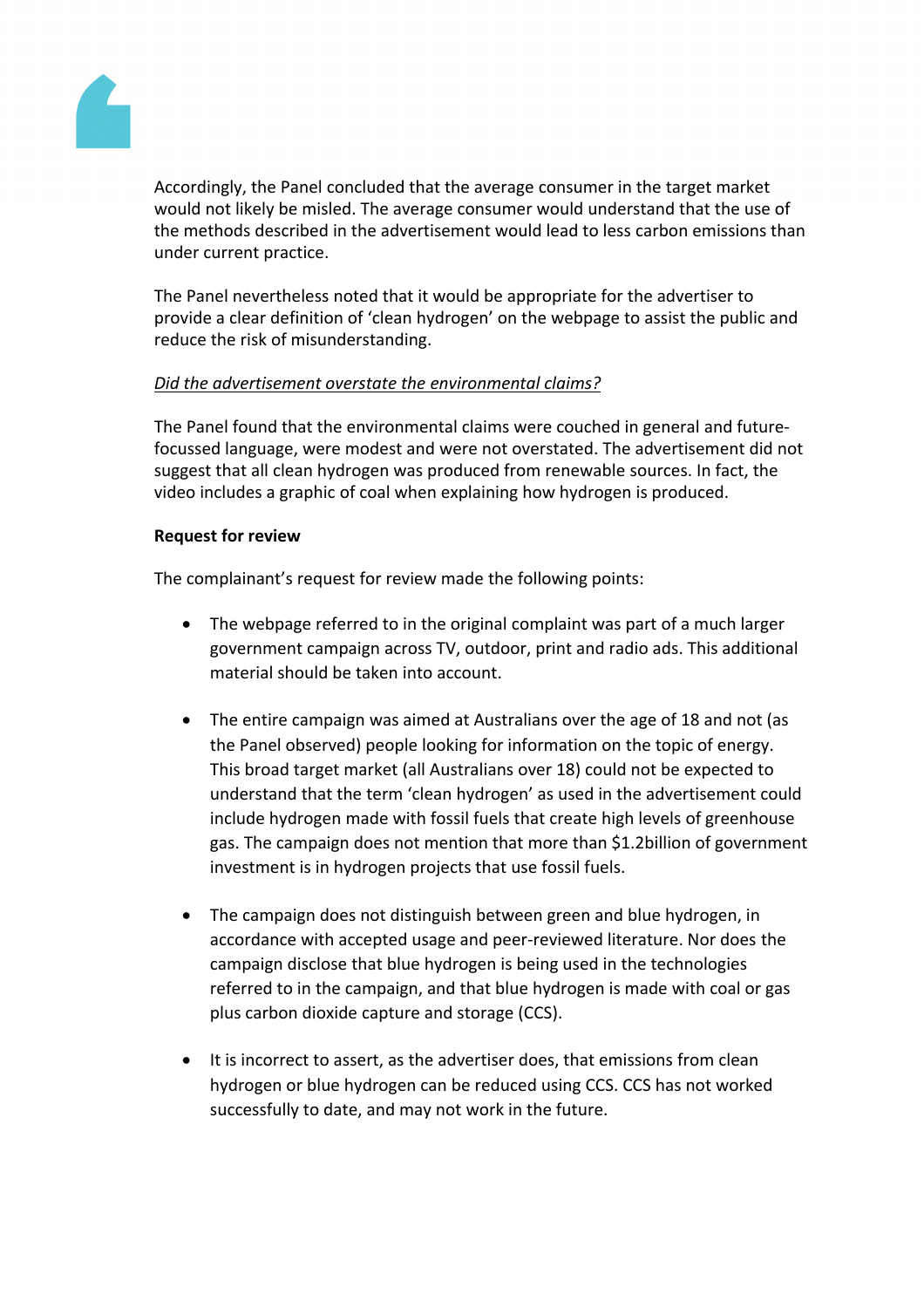

 *'A reasonable person seeing the advertisements for 'Positive Energy' would be misled into thinking that the Advertiser is investing in green technology, not highly polluting hydrogen made with fossil fuels.'*

#### **Advertiser's response to request for review**

The advertiser's response to the request reiterated its earlier response, including that the Positive Energy Campaign is intended to inform Australians that government is taking steps to reduce emissions and increase the use of clean energy. The campaign points people to resources that are available on the campaign website.

The advertiser also provided commentary on carbon capture use and storage (CCUS) as this issue was first raised in the complainant's request for review. The advertiser explained the importance attached both in Australia and internationally to CCUS in the global challenge to reduce emissions.

## **Analysis of the application for review**

#### *Preliminary observations*

The role of the independent reviewer in the Ad Standards complaint and review process is to examine whether the Community Panel should review its decision on the basis that

- there was a substantial flaw in Panel's decision, or
- there is new and relevant evidence that was not earlier considered by the Panel.

The request for review is not specifically linked to either ground, but could be linked to both in the way the way the request is presented. I shall proceed on that basis.

Another preliminary matter is that a ground stated in the request for review is that the Panel considered only the website linked in the complaint, and not the entire campaign across different mediums.

In fact the Ad Standards process is limited to considering a single medium per case. I shall proceed on that basis, although the distinction has little material effect in this case. The advertisement was presented as part of a positive energy campaign that describes the environmental benefits of 'clean hydrogen'. The parties, in respectively contesting and defending that claim, have not confined their commentary to the words used in the advertisement but have referred broadly to the context in which the advertisement must be understood. To explain that broader context, both parties referred to other considerations, viewpoints and reports.

#### *Commentary on the request for review*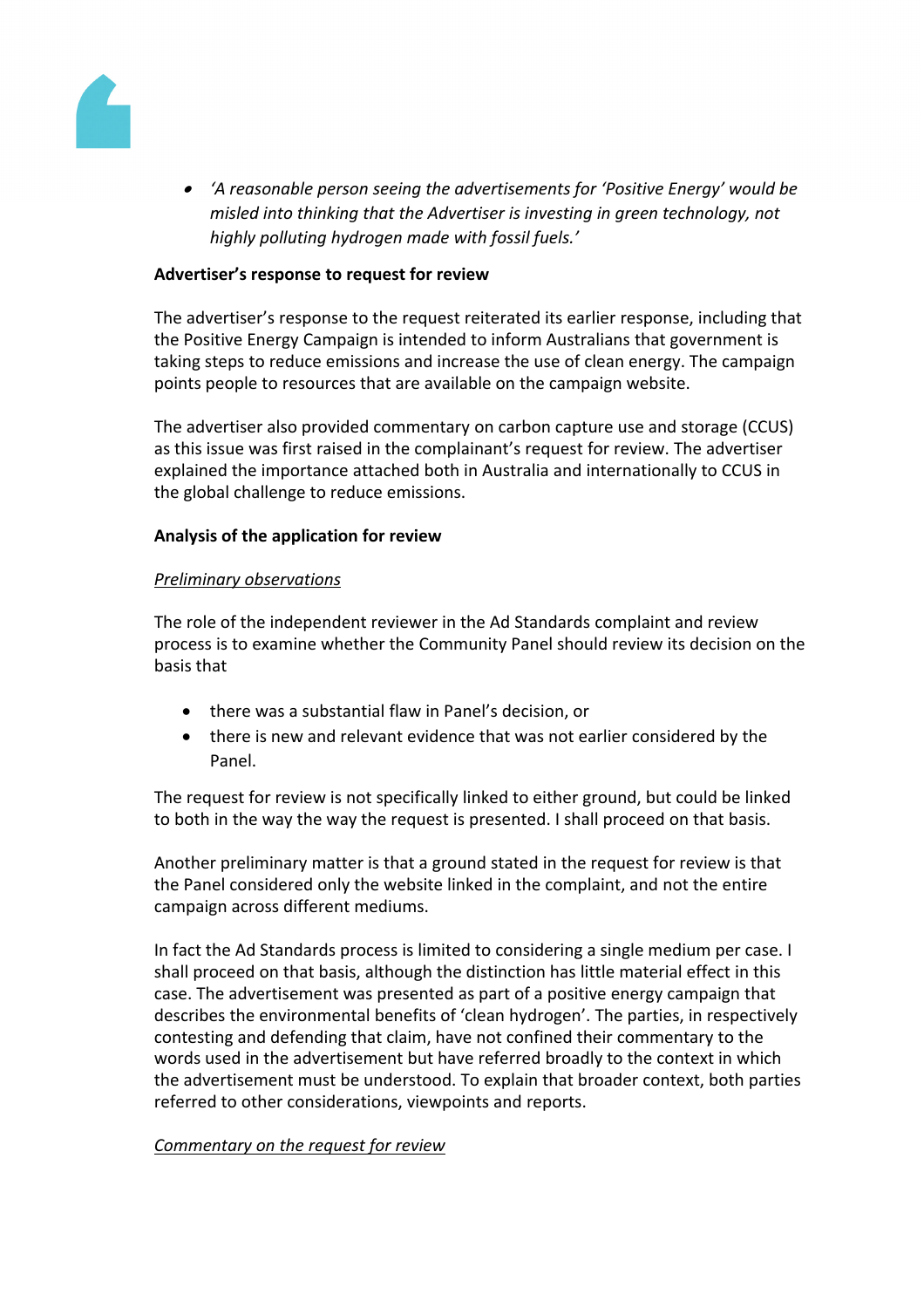

It is important in evaluating whether the advertisements breached the AANA Environmental Claims Code to have regard to the purpose of the advertisements and the context in which they appeared.

The context was a government sponsored campaign to explain a multi-government initiative across Australia that is claimed to have environmental benefits. An element of the campaign was the National Hydrogen Strategy, which was COAG supported. The purpose of the campaign seems to have been primarily educative. However, as a government-sponsored campaign it seems also to have a public policy objective of reassuring the public that Australian governments are taking positive steps towards a cleaner environment.

Claims of that nature are nevertheless expected to comply with the AANA Environmental Claims Code. In particular, the claims must not be misleading, deceptive, overstated or open to misunderstanding by consumers.

It is not uncommon, in that context, that there can be sharp differences of opinion among commentators regarding the accuracy and reliability of the implicit claims in the government campaign. It is commonplace that government claims that a particular initiative will benefit the public or a section of it will be hotly contested by others. The competing views will often rely on accredited research, and the findings of the researchers may not be consistent.

In my view, the accuracy and reliability of the references to 'clean hydrogen' in the positive energy campaign need to be viewed in that light. I agree with the Panel's assessment that the advertisements made only general claims to the effect that reliance on hydrogen in a range of ways in Australian business and society could lead to an overall reduction in carbon emissions.

I note that the references to 'clean hydrogen' in the advertisements have a dual meaning. On some occasions the term is used to describe hydrogen production, and on some occasions to describe hydrogen use in cars, heating, industry and other areas. The broad sense in which the term is used illustrates the advertiser's point that the positive energy campaign was designed to explain how the hydrogen strategy (along with other projects) formed part of a government initiative to make Australians aware of government investment in clean technology and reducing emissions.

The term 'clean hydrogen' has been used in other quarters (as internet searches reveal), even though there is public debate as to whether the term should be replaced by references to particular types of hydrogen (such as green and blue hydrogen).

I do not think anything turns on whether the target market for the advertisements is described as all Australians aged over 18 (as the complainant asserts), or as people looking for information on the topic of energy (as the Panel stated). While the general campaign may have been targeting all Australians, the use of multiples avenues for distributing information seems premised on the assumption that some Australians are more likely to obtain information from some avenues only. In short, the target